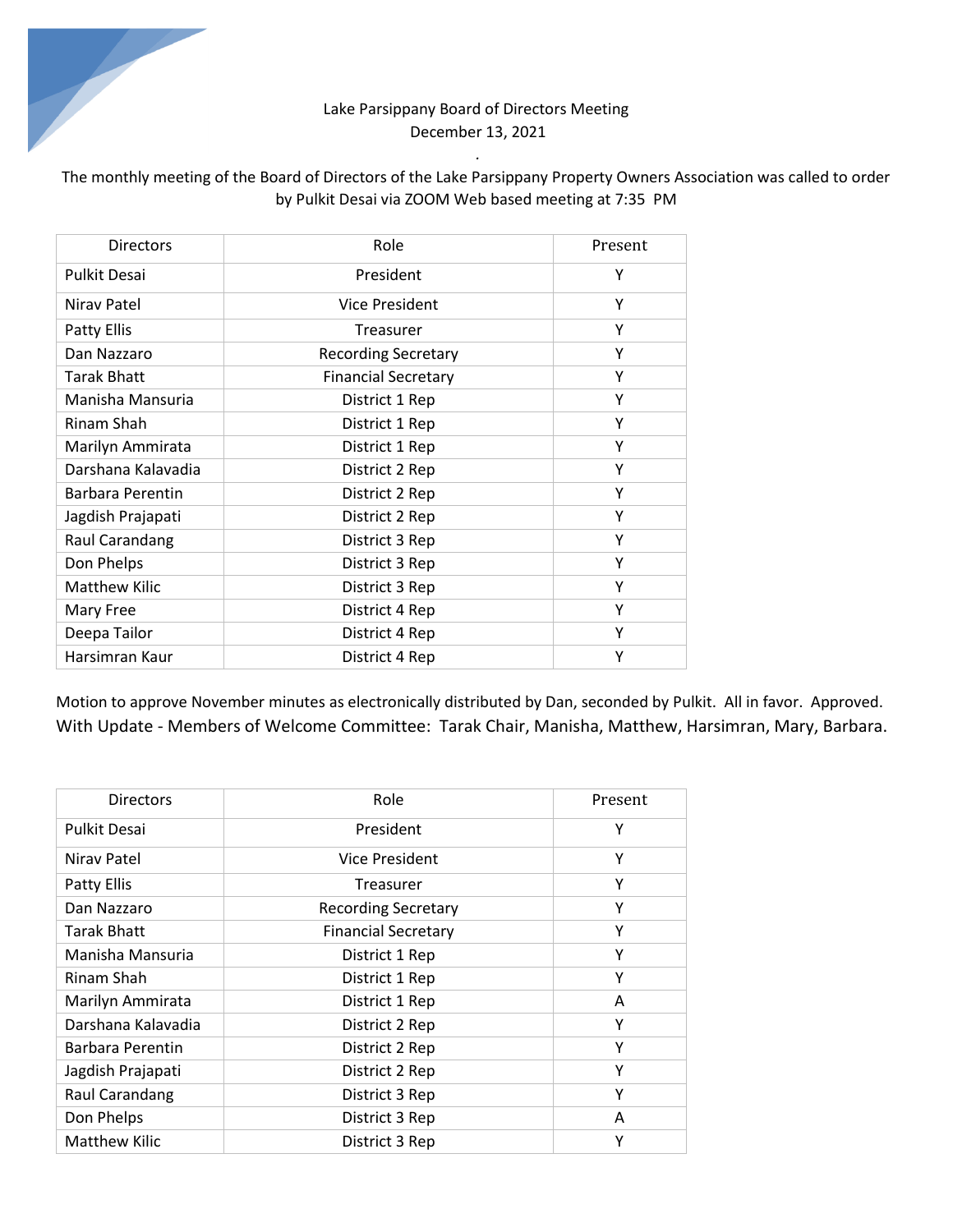| <b>Mary Free</b> | District 4 Rep |  |
|------------------|----------------|--|
| Deepa Tailor     | District 4 Rep |  |
| Harsimran Kaur   | District 4 Rep |  |

Motion to approve the budget as presented Pulkit, Deepa. Motion Carries.

There being no further business to discuss 9:38 pm. Motion made to close meeting by Pulkit, seconded by Patty.

Respectfully submitted,

Dan Nazzaro Recording secretary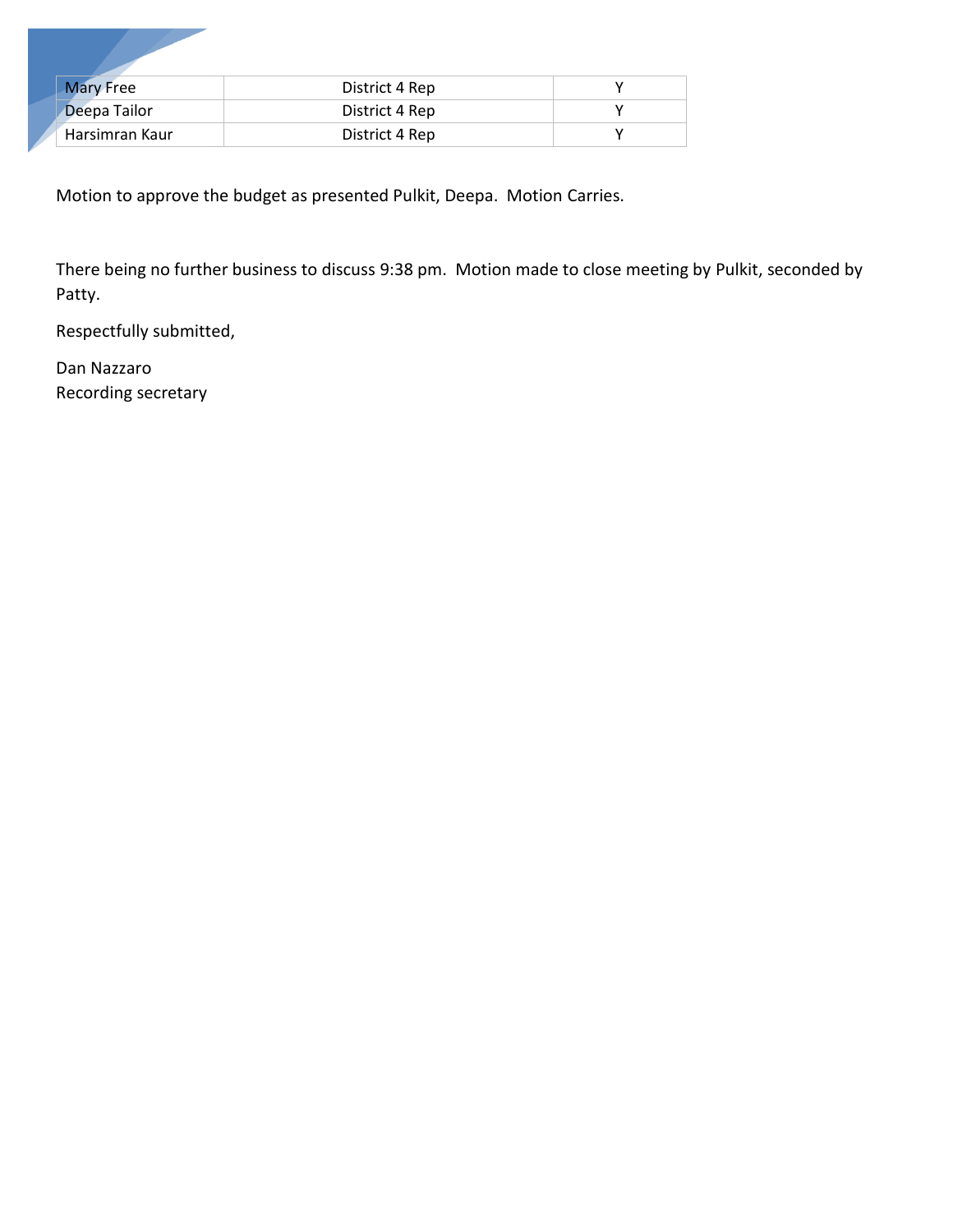### Attachments:

### Presidents Report

Since 2017, we have seen a long period of transition in our community, both for the Association as well as homeowners. Understandably, there were quite a few conflicting issues and opinions during this period as the change from being a voluntary membership Lake Association since inception in 1933 to a Common Interest Community (CIP) after the 2019 declaratory judgment is a big change. We, as a Board, have had many challenges before us. But as we near the end of 2021, I am happy to share with you many positive developments, one of which is a fair, equitable and reasonable fee structure which we are hoping will resolve the current conflicts and bring us closer together as a community association.

In 2020, the two- tier membership system was implemented with the waiver of the right to vote for easement members. This was considered a violation of the legal provisions of the PREDFDA, by the DCA. Since we are recognized to be PREDFDA governed by court order in 2019, we would need to follow all the provisions of the law and could no longer have our bylaws or the Board decide the fee structure if it was contrary to the law. Subsequently in 2021, the Board voted for a one flat fee structure with the reasoning that if all homeowners could vote as members of the Association, all homeowners could be compelled to pay the same fee. This was challenged by members of the community as the DCA response letter had further clarified that individual homeowners' deed did not impose any such obligation to pay towards recreational expenditure of the lake. The recreational tier of the Association was optional and voluntary, a position which was supported by the declaratory judgment. However, there was still some ambiguity as to the rights and responsibilities of every property owner.

As we progressed on the learning curve this year, we sought the counsel of two separate law firms and consulted with attorneys who are experts in Community Association laws. They have clarified that while all homeowners are Association members with the right to vote, the recreational aspect of the lake could be offered to those who opt in at an additional fee. This is consistent with the provisions of PREDFDA laws as well as homeowners' property deeds. Further, if you take into consideration the size of our community and demographics of recreational usage, this fee structure is equitable and fair to all homeowners. The PREDFDA has defined dues as 'annual dues based on usage of items in the annual Budget' Based on this counsel, the Board has decided that for 2022, we will offer the choice to all homeowners to pay a mandatory fee for limited usage which we will refer to as the Bronze plan or Opt in for a Gold Plan,for additional perks at an additional fee.

Providing a choice with incentives is the right way to move forward. Therefore, we are proposing the following for 2022.

This is the most equitable and fair fee structure that we have arrived at looking at past data on the involvement and needs of the entire community in the activities offered by the Association. As is evident from the past few years, many people are in different stages of their lives (those who want to enjoy everything that the lake has to offer, those who are busy and have no -interest in any LPPOA activities, kids moved out, multiple jobs, other time consuming obligations, physical disability etc....). We cannot make the majority pay for something they are not going to use as evident by beach usage this year, voting and what their deed obligation requires. **Therefore one size cannot fit all.**

#### **Gold Plan – standard plan for everyone**

This will be easement assessment fee + a discretionary fee that will cover all the recreational amenities of lake expenditure. This additional fee will include all lake privileges including fishing, Hub lake Sports, joining clubs, unlimited beach use, 4 boat tags included and receiving a discounted price for Club House rentals.

#### **Bronze Plan – opt out and remain as an Easement member**

This will cover the easement maintenance expenditure and will offer homeowners certain limited beach use privileges including a two day complimentary day passes for the beach. Fishing is included. Boating is allowed; however if you intended to leave the boats/kayak on LPPOA property you must purchase boat tags. Otherwise you can still use your boat but you must take it back with you. You can rent the ClubHouse at a higher rental fee since this is not part of easement.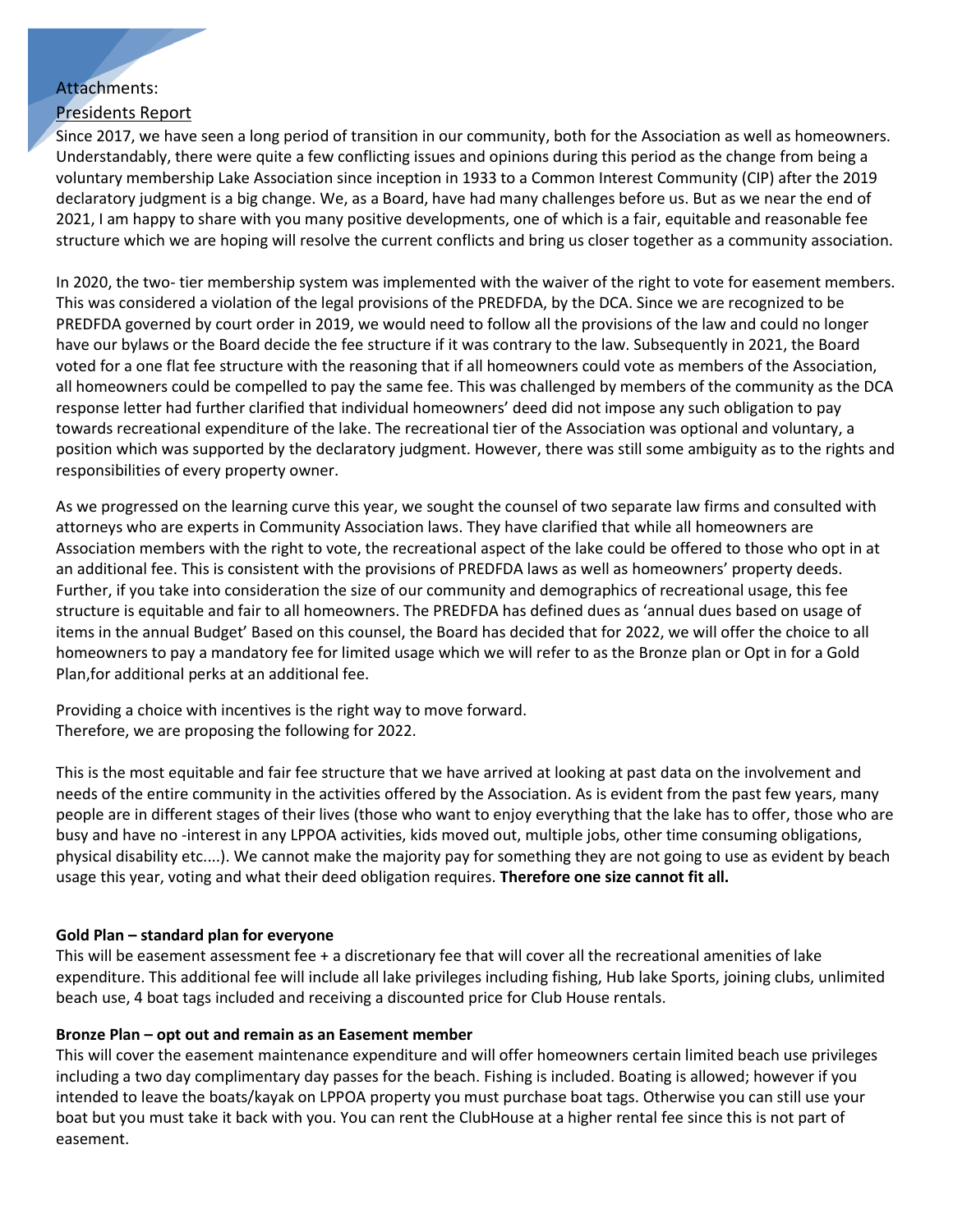I know the question that will arise is - What about the expenditure towards the beach and the Clubhouse? Which category pays for these properties?

#### **Beach/Swimming**

On the beach/bathing usage, anyone can swim anytime but people of sound mind and body generally would not just walk in the lake and start swimming. If they do, we cannot monitor this nor prevent this as they are doing this as their own risk. That is why we have designated beaches for swimming. This is normal in the majority of the lakes in NJ. To reduce our liability we have to staff the beach so people can swim safely. This cost of beach staff has nothing to do with easement. However we will provide Bronze members a free family day pass for the price of their membership so they can experience the beach/swimming and decide if they want to opt up into the Gold plan. They can also always just keep purchasing day passes or just opt-up into the Gold level to take advantage of additional perks and savings. With this offering we're fulfilling our deed obligation to property owners.

#### **Clubhouse**

By virtue of their deed the homeowner is obligated to the language of the deed of usage of Lake Waters also supported by court order. This language has nothing to do with the Clubhouse as it does not make all homeowners lake members by virtue of the deed. Our association is not a typical HOA but a CIP with the only common element being the lake. The Master Deed of the Association offers easement privileges only to use 'the waters of Lake Parsippany for the purposes of bathing, boating and fishing. The Club House is being used for recreational use so the allocation towards its expenditure will be assessed to the Gold Members. It is also a revenue generator so it can be self-sustaining and the Board will decide every year what is the best for the community when it comes to the Clubhouse.

|                                   | 12/31/2020   | 11/30/2021                         | Inc (Dec)    |
|-----------------------------------|--------------|------------------------------------|--------------|
| Chase                             |              | $$98,440.82 \mid $246,906.70 \mid$ | \$148,465.88 |
| Merrill Lynch                     |              | $$179,098.10 \mid $178,811.37$     | \$ (286.73)  |
|                                   |              |                                    |              |
| Accounts Rec                      |              | $$249,790.80 \times 232,743.02$    | \$17,047.78  |
|                                   |              |                                    |              |
| 2021 Receipts                     | 487,289.73   |                                    |              |
| 2021 Expenditures \$ (340,248.11) |              |                                    |              |
|                                   | \$147,041.62 |                                    |              |

#### Treasurers Report

#### Membership Report

| <b>Row Labels</b>        | <b>Count of Customer Type</b> |      |
|--------------------------|-------------------------------|------|
| ARREARS                  |                               | 387  |
| <b>EXEMPT-NO BILLING</b> |                               | 19   |
| <b>NON RESIDENT-</b>     |                               |      |
| <b>SENIOR</b>            |                               | 15   |
| NON-RESIDENT             |                               | 75   |
| OWNER                    |                               | 1257 |
| <b>SENIOR</b>            |                               | 502  |
| <b>Grand Total</b>       |                               | 2255 |